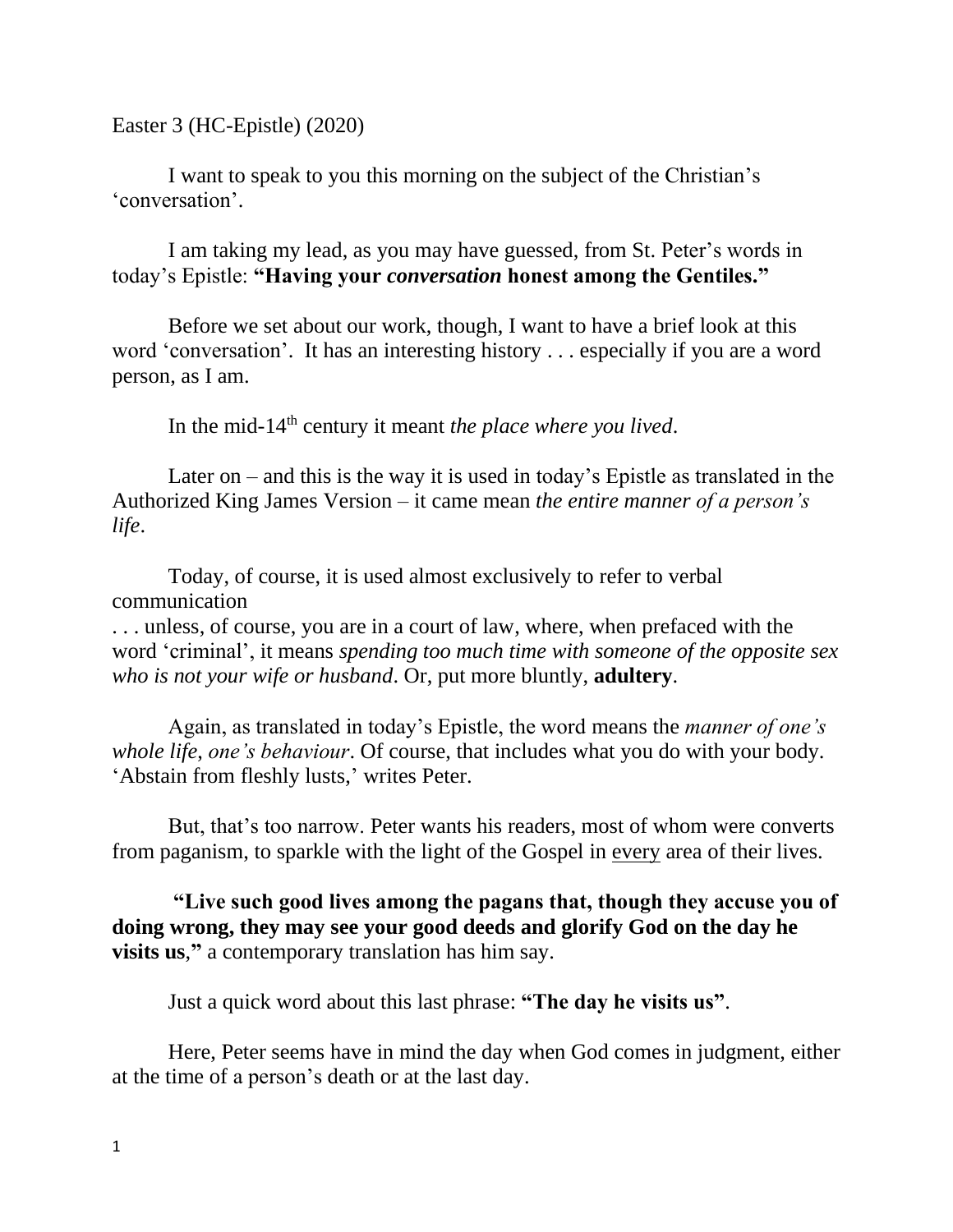Those who come to Christian faith on account of the witness of some of those 'sparkling Christians' may well praise God on *their* behalf on that day.

After all, instead of being cowered in fear, they will be able to stand with confidence before the throne . . . all because those who named Christ's name lived it out in their lives.

Back in the '90s there was a series of Christian Education material known and "Living the Good News".

What a great name! These four words sum up what this 'conversation' business' is all about.

And, of course, the question that stares each one of us in the face in the light of this morning's Epistle is:

## **Am I living the Good News? Am I one of those sparkling, contagious Christians? What about my conversation?**

As we think about this question, let me give you both a negative and positive example.

First, I want to tell you about a man I met while working part-time at Winn-Dixie when I was in high school.

I am sorry to say he was an Episcopal minister. He always wore his clericals, a dark suit with a dog collar, and was – or so it seemed to me at the time -- very elderly.

The problem was he could get very impatient and testy at times, for example, if he had to wait in too long in line at the till.

You might say we were glad to see him come *and go*!

To me, he stands out as an example of someone who did not live out the Good News as well as he might. Of course, the same might be said of each one of us at times.

Okay that is my negative example. What about a positive?

Well, in order to tell you about this one I am going to have to transport you back to the late second and early third century.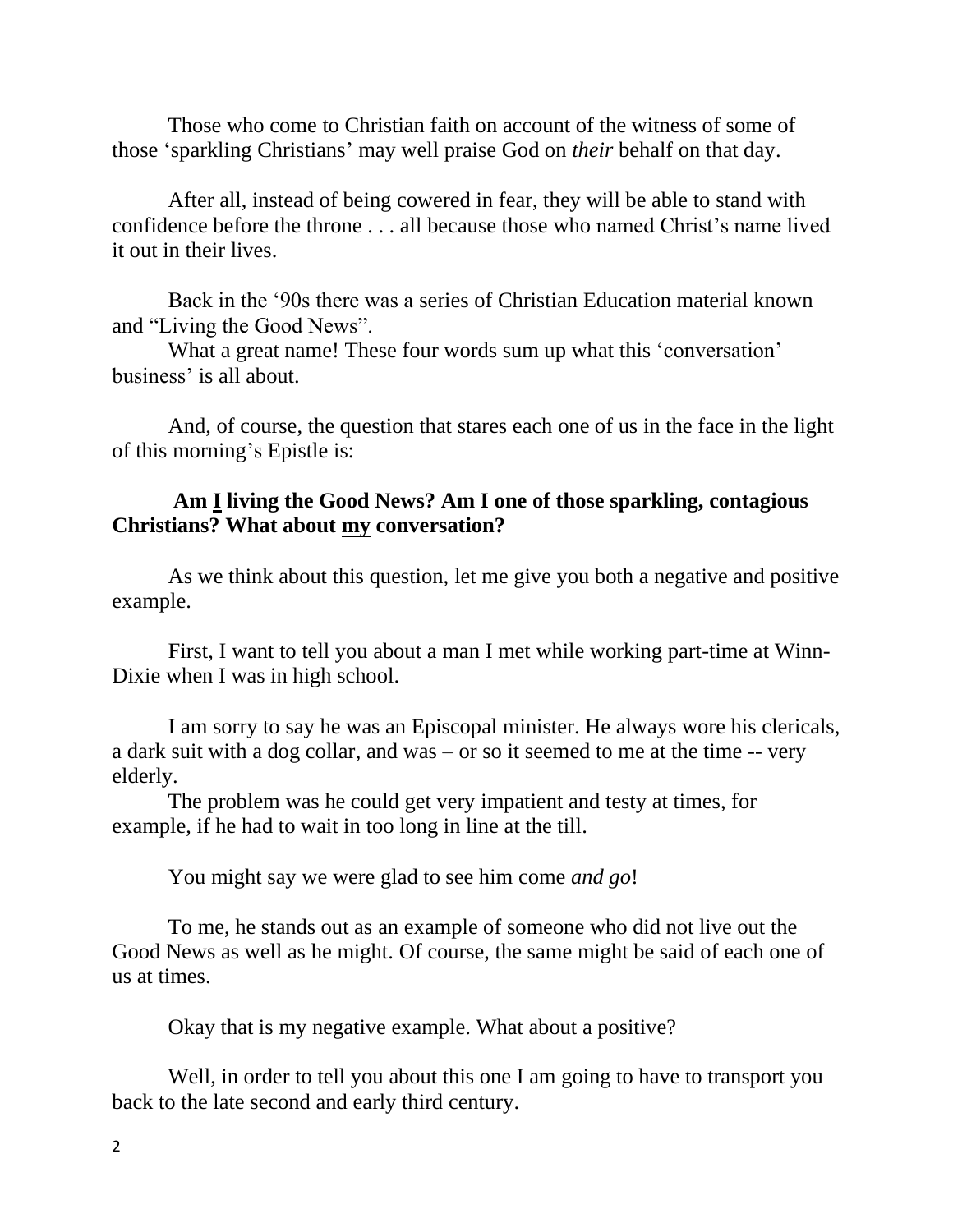This was a time when people at large didn't think very highly of Christians.

Some accused them of being cannibals because of a misunderstanding of what they did at the Lord's Supper.

Other's slandered them as atheists because they did not join in the public celebrations of the pagan deities.

From this period, we have a letter addressed to an aristocrat trying to explain the ways of these strange folk . . . to, in some sense, defend them.

It is known as the "Letter to Diognetus." Here are some of the things the author says:

"Christians are indistinguishable from other men . . . They do not inhabit separate cities of their own, or speak a strange dialect, or follow some outlandish way of life . . . yet there is something extraordinary about their lives.

"They play their full role as citizens, but labour under all the disabilities of aliens.

"Like others, they marry and have children . . . They share their meals, but not their wives.

"They live in the flesh, but they are not governed by the desires of the flesh.

"Obedient to the laws, yet they live on a level that transcends the law.

"They live in poverty, but enrich many."

If the people spoken of by this author had not read today's Epistle, they should have!

After all, what they were doing out there on the street – their 'conversation' - - falls squarely in line with Peter's words in this passage.

They were indeed living the Good News.